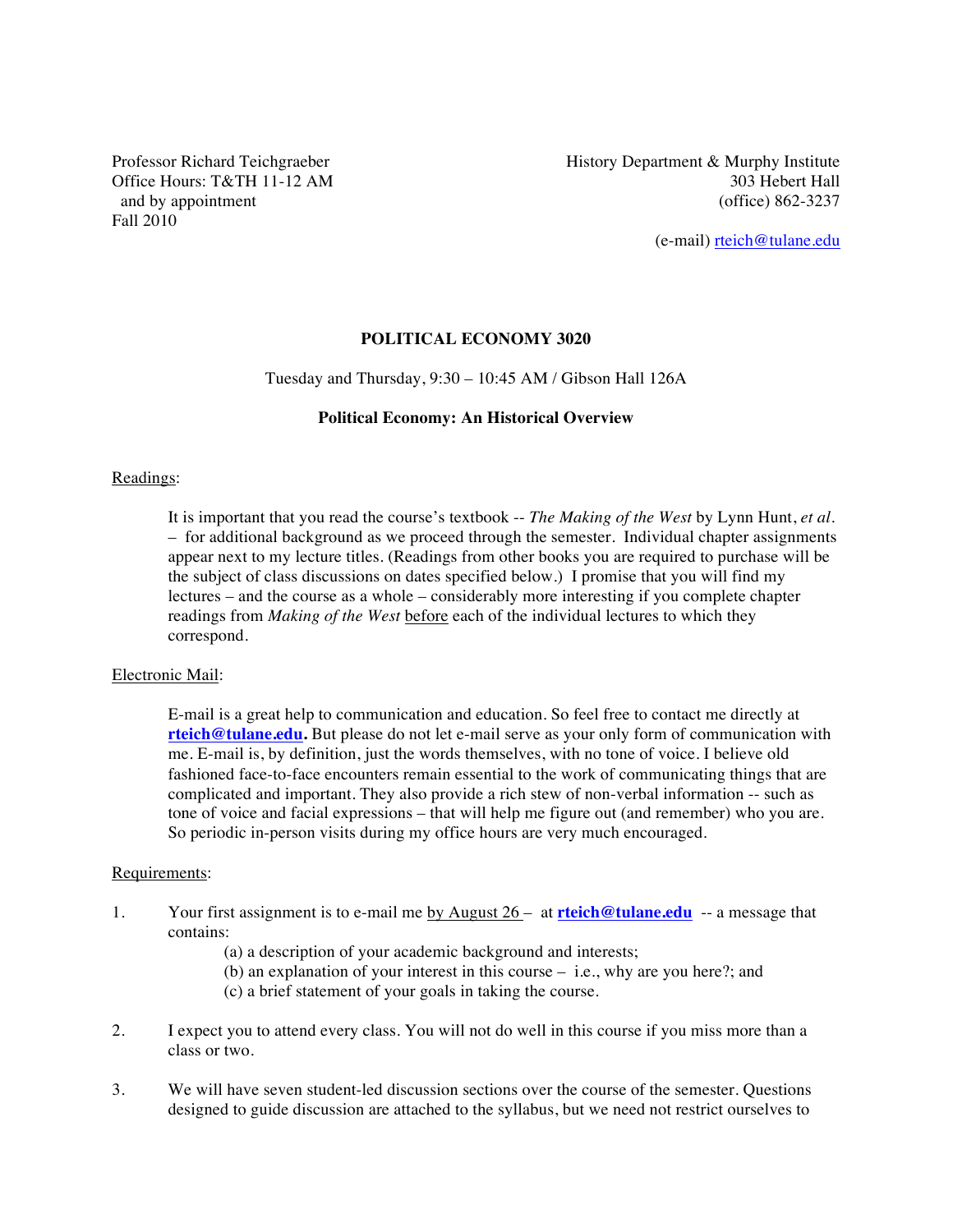these. The meetings themselves will be led by seven different groups of students. I'll proceed alphabetically in organizing discussions, dividing the final class list into seven separate groups.

4. There will be an in-class hour exam on Thursday, Sept. 16. The course also has a writing assignment that you have some flexibility in meeting:

> You are required to write **two 5-page papers** on topics taken from lists I'll distribute over the course of the semester. There will be three separate lists of topics, with due dates spread over the course of the semester. The first due date is **Thursday**, Oct. 7; the second, Thursday, Oct. 28; the third, Thursday, Nov. 11 .

5. The first exam will count towards 15% of your grade; performance in discussion sections 5%; two written assignments 25% each; and the final exam 30%.

#### Themes:

The oldest and central subject in the study of political economy is the relationship between political institutions and economic activity. Political Economy 302 is designed to provide the historical background necessary to a full understanding of political economy so defined. One of our main goals will be to understand what the unprecedented wealth and power of modern European societies has meant for our understanding and practice of politics. Another will be to understand what caused the unprecedented wealth and power of Western states to come into being in the first place. (Or as Jared Diamond has put it, why were Europeans, rather than Africans or Native Americans, the ones to end up with "guns, the nastiest germs, and steel"?) The search for answers to these questions will involve study of the five major themes of the lectures and readings:

- (1) The histories of the most important modern European states: France, Britain, and (in the last part of the course) Germany and the former Soviet Union;
- (2) new systems of property-ownership and of economic production and distribution that came into existence in Europe after 1500;
- (3) the organization and use of military force as a key factor assuring the economic and political dominance of European states in the non-Western world;
- (4) the "globalization" of economic and political affairs i.e., developments since 1500 that have linked states and peoples together into what some have called a world system;
- (5) ideas that grew up both in support and in criticism of commercial and industrial activities in advanced Western societies, especially those of Adam Smith, Karl Marx, and John Maynard Keynes

Texts: All books are available in the Tulane Book Store. Please purchase them immediately.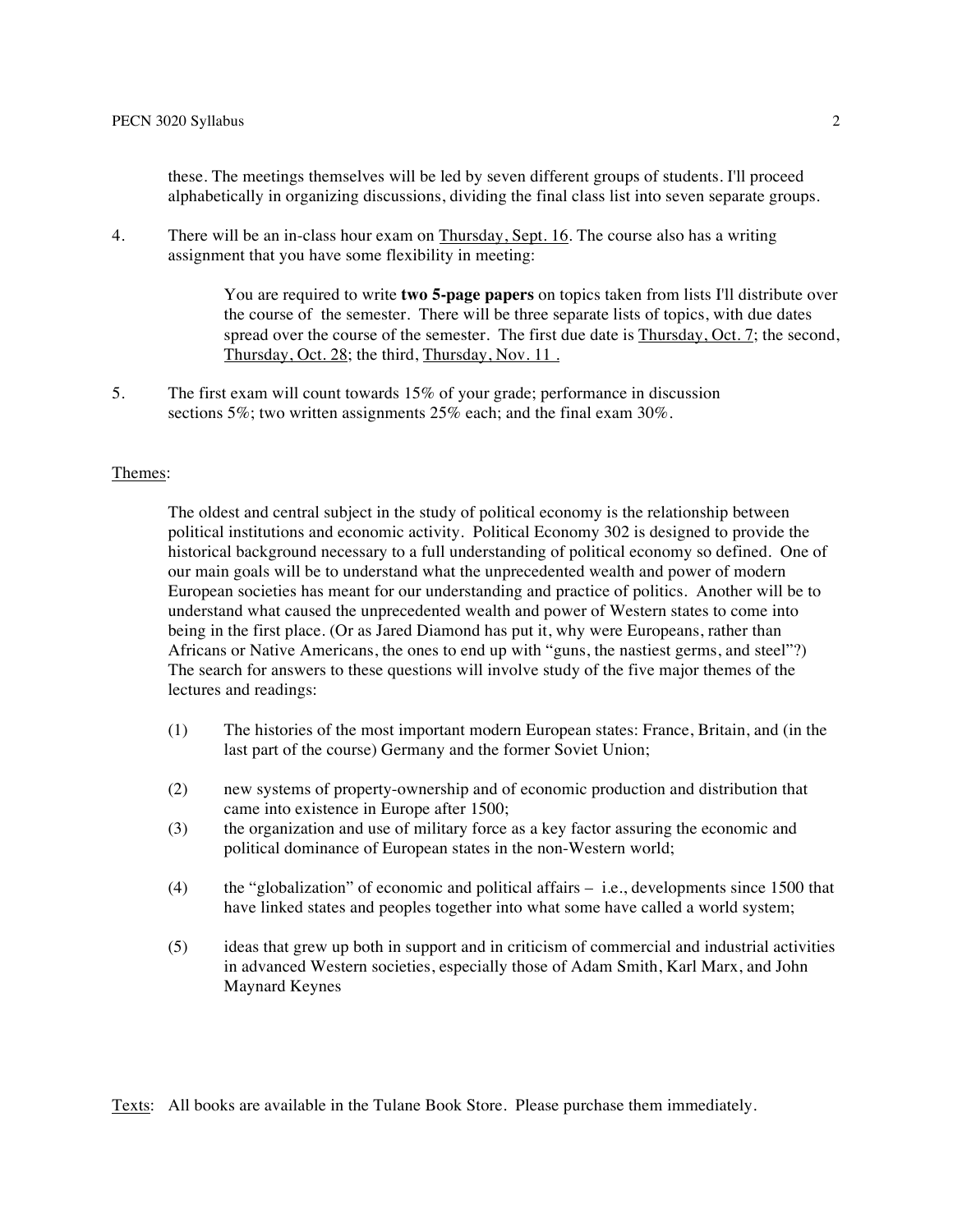Lynn Hunt, *et al.*, *The Making of the West: Peoples and Cultures* W. McNeill, *The Pursuit of Power* Eric Wolf, *Europe and the People without History* A. Smith, *Wealth of Nations*, ed. Robert Reich W. Doyle, *Origins of the French Revolution Karl Marx: A Reader*, ed. Jon Elster L. Colley, *Captives: Britain, Empire, and the World, 1600-1850*

### **SCHEDULE OF LECTURES AND DISCUSSIONS**

| (Aug. 24)                                                            | 1.  | <b>INTRODUCTION:</b> Political Economy and the Study of History.                                         |  |  |
|----------------------------------------------------------------------|-----|----------------------------------------------------------------------------------------------------------|--|--|
|                                                                      |     | A. THE POLITICAL ECONOMY OF EARLY-MODERN EUROPE, 1450-1688                                               |  |  |
| (Aug. 26)                                                            | 2.  | Western Europe at the End of the Middle Ages.<br>(Wolf, Preface, Chs. 1-2; Hunt, Ch. 11)                 |  |  |
| (Aug. 31)                                                            | 3.  | Economic Recovery and Expansion in Early Modern Europe.<br>(Hunt, Ch. 12)                                |  |  |
| (Sept. 2)                                                            | 4.  | State-Building in Early Modern Europe.<br>(McNeill, Ch. 3; Hunt, Ch. 13)                                 |  |  |
| (Sept. 7)                                                            | 5.  | Louis XIV and the Limits of Absolute Monarchy, 1661-1715.<br>(McNeill, Ch. 4)                            |  |  |
| (Sept. 9)                                                            | 6.  | Political Stability and Economic Innovation in England, 1688-1756.<br>(Hunt, Ch. 14)                     |  |  |
| (Sept. 14)                                                           | 7.  | DISCUSSION: Guns and Butter I.<br>(McNeill, Preface, Chs. 3-4; Wolf, Chs. 4-5)                           |  |  |
| (Sept. 16)                                                           | 8.  | <b>FIRST EXAM</b>                                                                                        |  |  |
| B. POLICY-MAKING, EMPIRE, AND THE 'COMMERCIAL REVOLUTION', 1688-1789 |     |                                                                                                          |  |  |
| (Sept. 21)                                                           | 9.  | 'Mercantilism' v. 'Free Trade': Policy-Making and the Market.<br>(Wealth of Nations, Book IV, Chs 1 & 7) |  |  |
| (Sept. 23)                                                           | 10. | The 'Commercial Revolution' of the 18th Century.<br>(Wealth of Nations, Book III; Hunt, Ch. 15)          |  |  |
| (Sept. 28)                                                           | 11. | <b>DISCUSSION:</b> Wealth of Nations (Selections).                                                       |  |  |
| (Sept 30)                                                            | 12. | Capitalism, Slavery, and Abolitionism.                                                                   |  |  |
|                                                                      |     |                                                                                                          |  |  |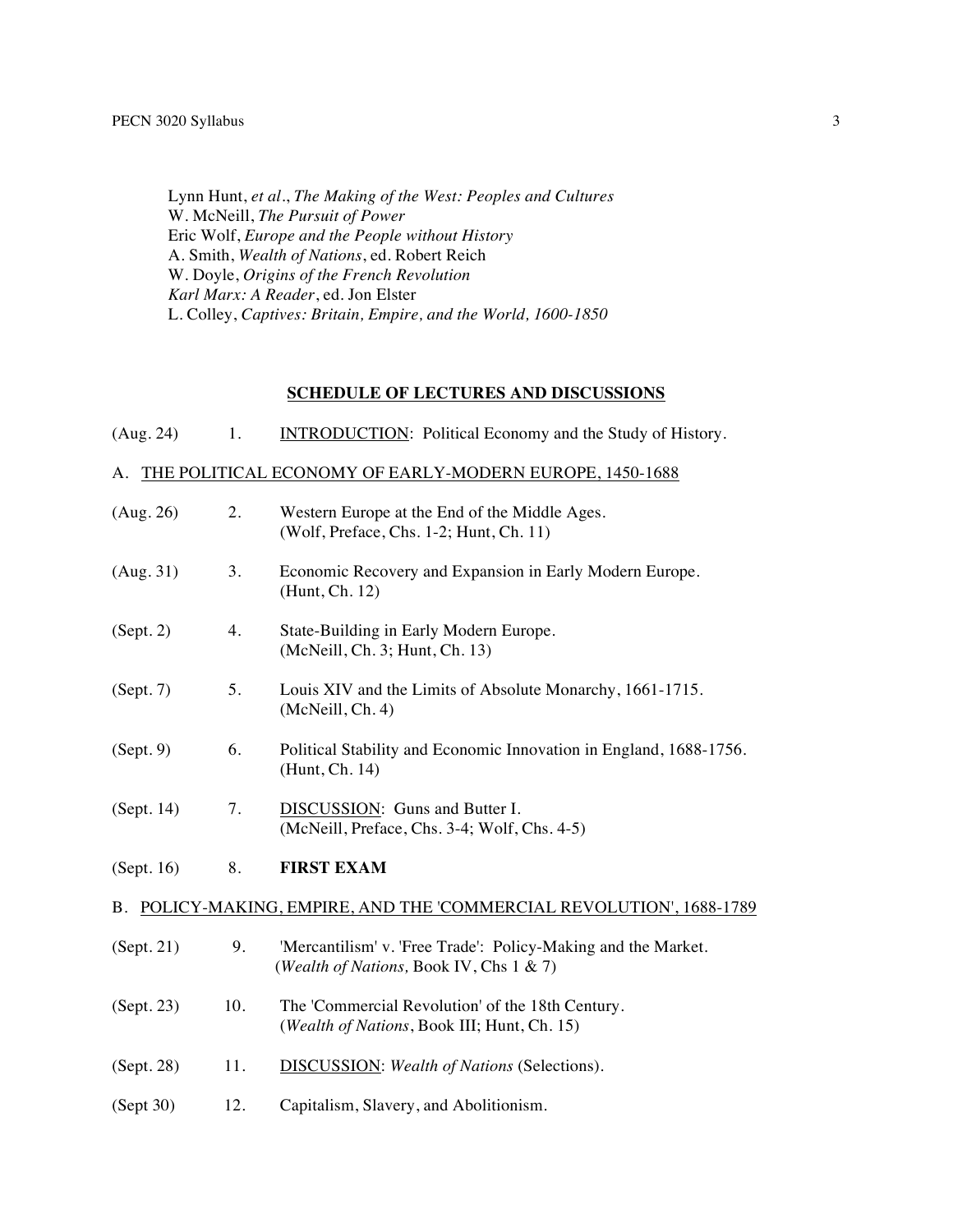(Oct. 5) 13. DISCUSSION: The Nature of Empire I. (Wolf, Chs. 7-8); Colley, *Captives* (Selections)

# C. THE POLITICAL ECONOMY OF MODERN EUROPE, 1789-1939

| (Oct. 7)  | 14. | The Origins of the French Revolution, 1715-1789.<br>(Hunt, Ch. 16)<br>DUE DATE FOR PAPERS (List #1).             |
|-----------|-----|------------------------------------------------------------------------------------------------------------------|
| (Oct. 12) | 15. | The Economic Consequences of the French Revolution, 1789-1799.<br>(Hunt, Ch. 21)                                 |
| (Oct. 14) | 16. | <b>DISCUSSION:</b> W. Doyle, The Origins of the French Revolution (Introduction,<br>Part II)                     |
| (Oct. 19) | 17. | The Industrial Revolution in Britain.<br>(Hunt, Ch. 17)                                                          |
| (Oct. 21) | 18. | State-Building and Industrialization in France & Germany.<br>(Hunt, Ch. 18)                                      |
| (Oct. 26) | 19. | DISCUSSION: The Nature of Empire II.<br>(Wolf, Chs. 9-12; Colley, Epilogue)                                      |
| (Oct. 28) | 20. | Marx on Capitalism and the Industrial Revolution.<br><b>SECOND DUE DATE FOR PAPERS (List #2 or 3)</b>            |
| (Nov. 2)  | 21. | <b>DISCUSSION:</b> Karl Marx: A Reader<br>(Selections)                                                           |
| (Nov. 4)  | 22. | Marxism After Marx, 1883-1917.<br>(Hunt, Ch. 19)                                                                 |
| (Nov. 9)  | 23. | The Great War and Its Aftermath.<br>(Hunt, Ch. 20)                                                               |
| (Nov. 11) | 24. | Guns and Butter II.<br>DISCUSSION: Pursuit of Power, Chs. 6-9.<br><b>THIRD DUE DATE FOR PAPERS (List#2 or 3)</b> |
| (Nov.16)  | 25. | The Russian Revolution and Its Aftermath.<br>(Hunt, Ch. 21)                                                      |
| (Nov. 18) | 26. | The Keynesian Revolution                                                                                         |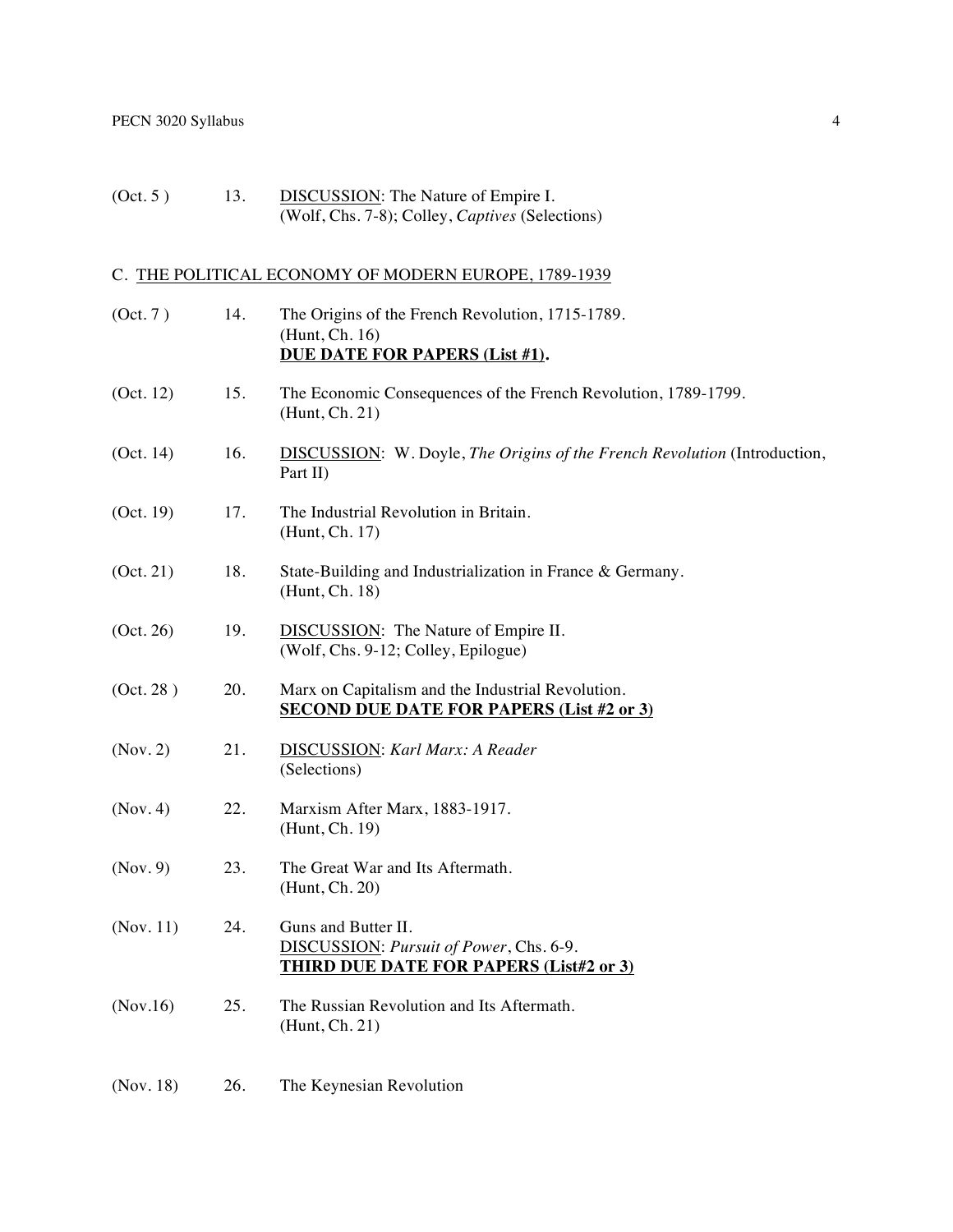# (Nov. 23-27) **THANKSGIVING HOLIDAY**

- (Nov. 30) 27. Keynes and European Political Economy in the Aftermath of World War II. (Hunt Chs. 22-24)
- (Dec. 2) 27. Summary and Review.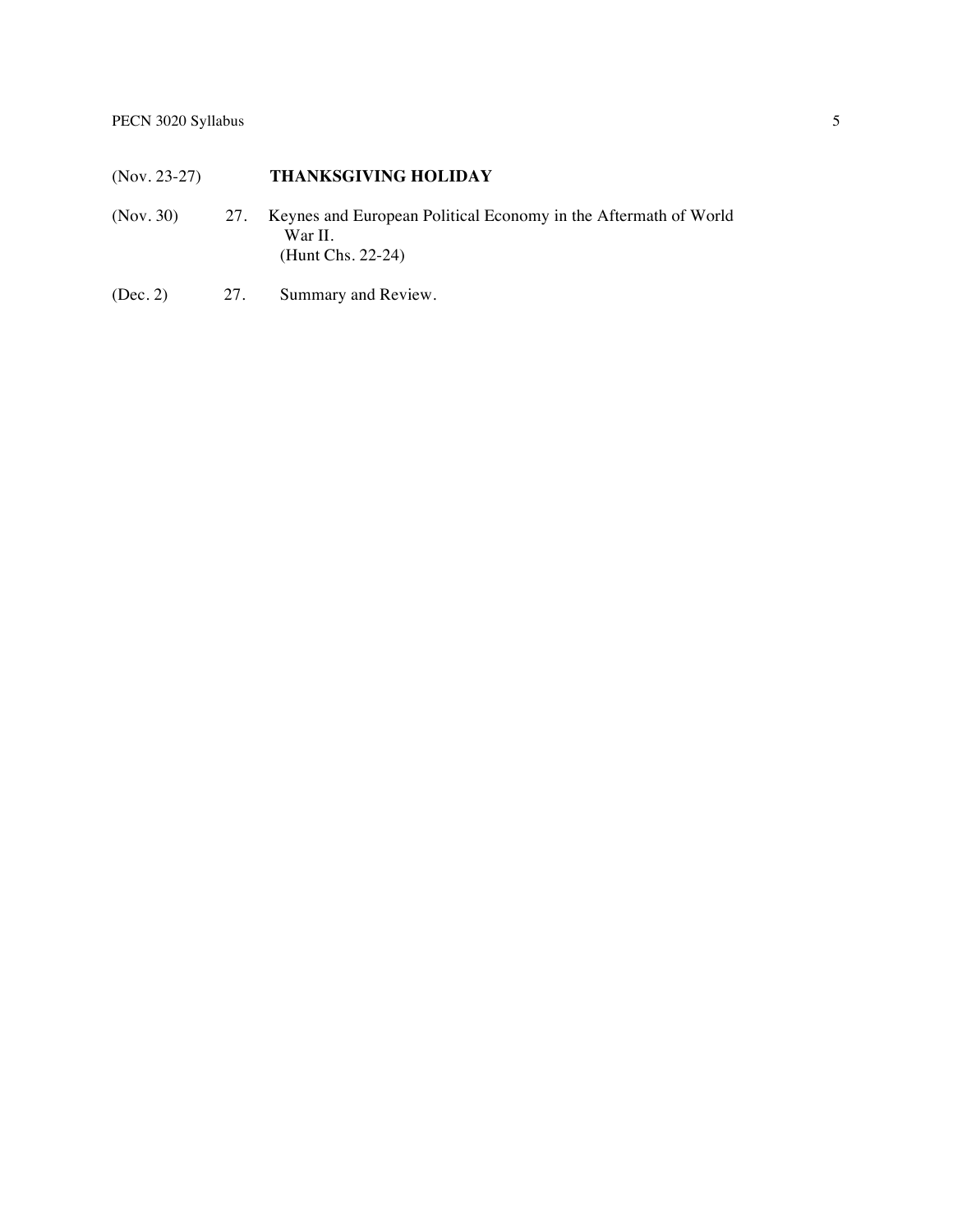### PECN 3020 Professor Teichgraeber

## FIRST DISCUSSION (Sept. 14)

### McNeill, *Pursuit of Power* (Preface, Chs. 3 and 4) Wolf, *Europe and the People without History* (Chs. 4 and 5)

- 1. Why is it so important, in McNeill's view, to understand that warfare was a central part of the economic life of Western Europe between 1000 and 1600?
- 2. How does McNeill explain the relationship between the rise of modern states and the expansion of the market?
- 3. What does Wolf mean by "the crisis of feudalism"? How does this crisis help us to understand the economic expansion of Europe?
- 4. What are the main points of Chapter 5 in *Europe and the People without History*?
- 5. Where do McNeill and Wolf overlap in their main arguments? Where do they differ?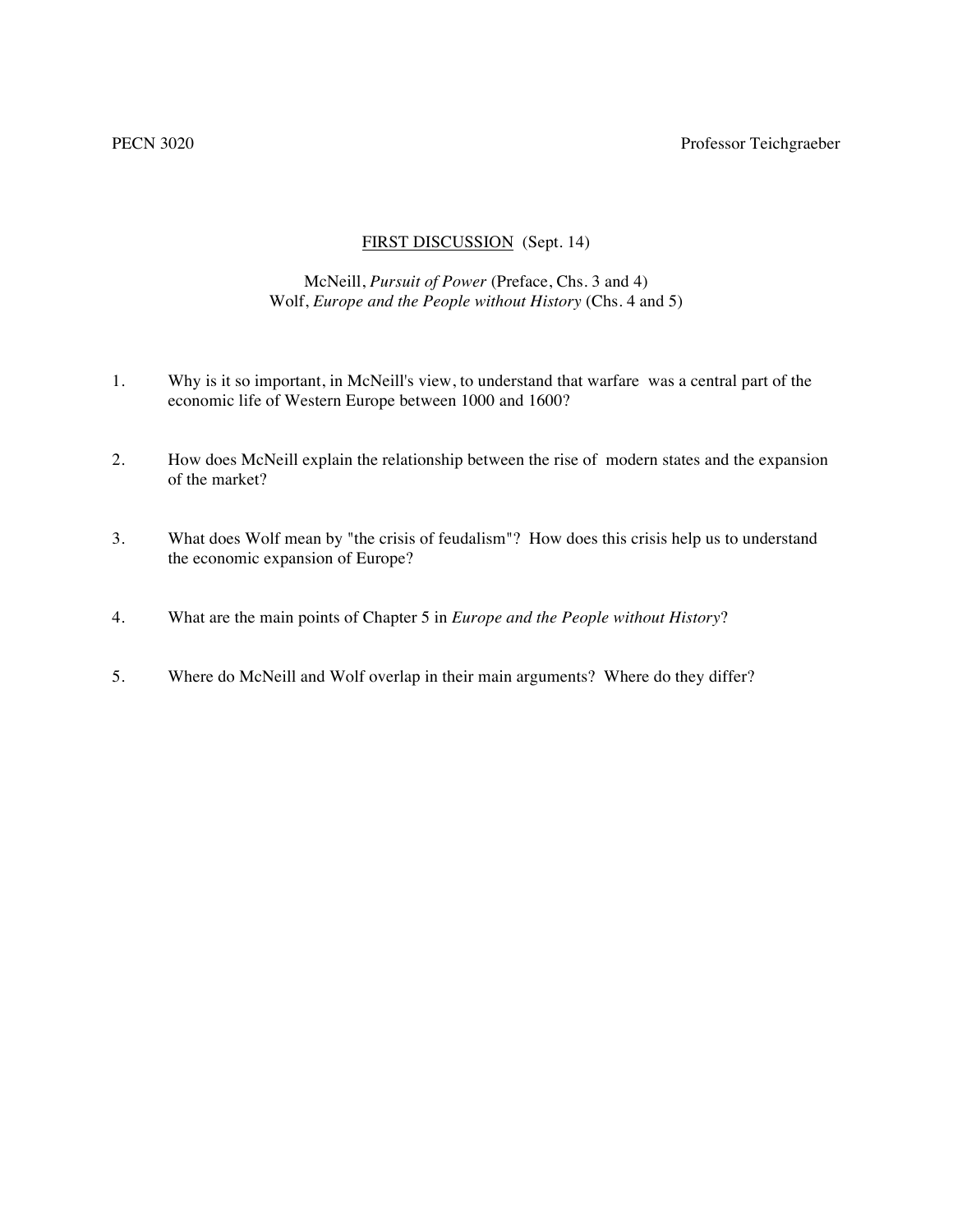Political Economy 3020 **Professor Teichgraeber** Professor Teichgraeber

#### SECOND DISCUSSION (Sept. 28)

# *Wealth of Nations* (Intro.; Book I, Chs. I-III; Book IV, Ch. V) & E.P. Thompson, "The Moral Economy of the Crowd," *Past and Present* 1971, 50: pp. 76-136 **(download from e-journals at Howard-Tilton Library)**

- 1. In Book I, what does Smith say distinguishes human beings from animals? Why does he put so much stress on the division of labor? And what is the relationship between "the extent of the market" and the division of labor?
- 2. What is "the spasmodic view of popular history" Thompson refers to at the outset of his article? What exactly does he mean by "the moral economy of the crowd"?
- 3. What were the Corn Laws and why were they so important in late18th-century England? Why did Smith – and few others, at the time – think they should be abolished?
- 4. What was Smith's view of popular opposition to the repeal of the Corn Laws?
- 5. Who has a stronger case, Smith or Thompson? Try to put yourself back in the 18th century as you consider your answer.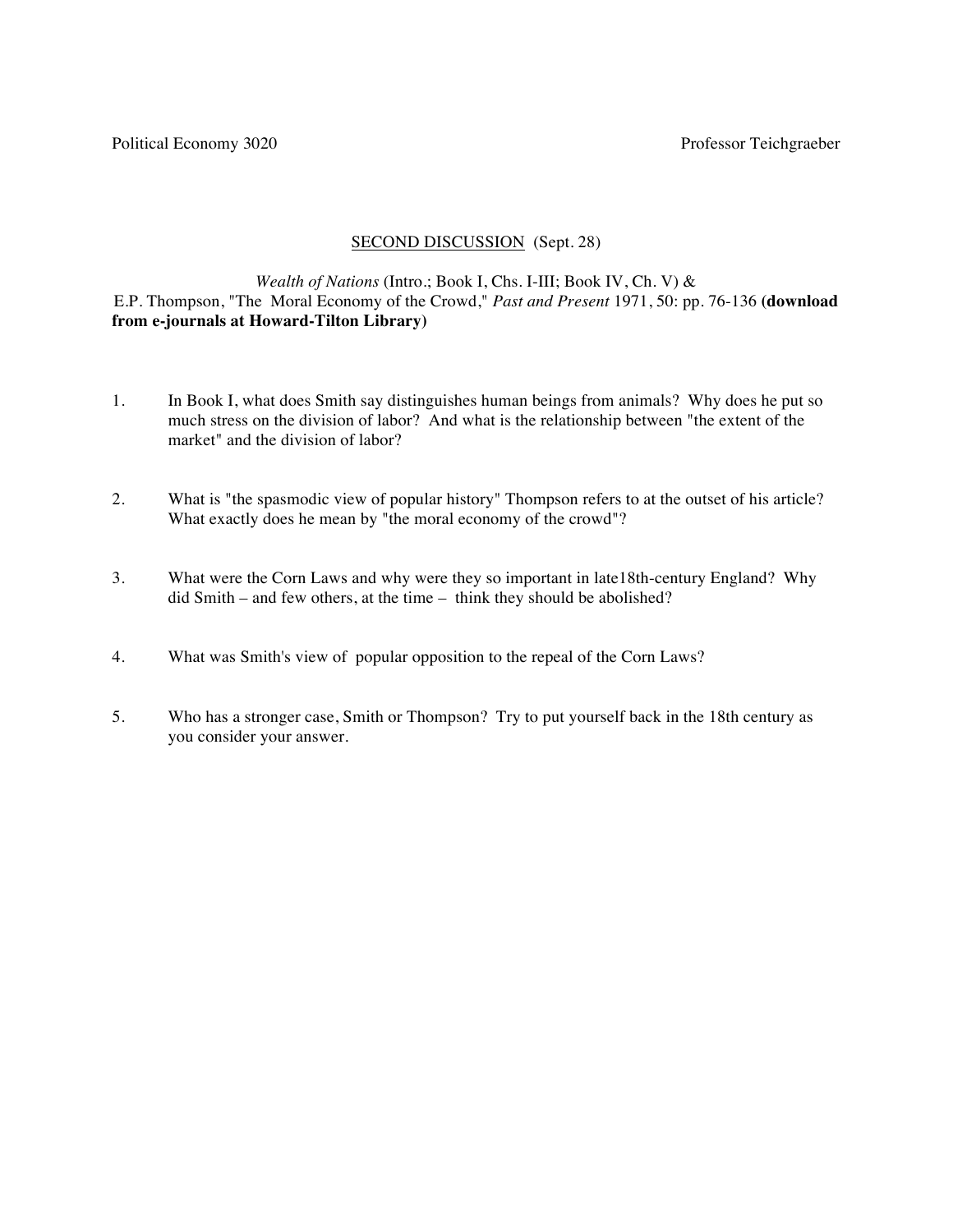# THIRD DISCUSSION (Oct. 5)

# Wolf, *Europe and the People without History* (Chs. 7 and 8) Colley, *Captives* (Introduction, Chs. 8-10)

- 1. Why did Africa become the main source of slaves for the Western hemisphere?
- 2. Why, in Wolf's view, is it important to remember that the African slave trade rested upon the active collaboration of European buyers of people with native African suppliers, and upon a sophisticated orchestration of activities on both sides?
- 3. Why does Colley make so much of the "smallness" of the British empire?
- 4. What was so controversial and important about the English East India Company? How much do Wolf and Colley differ in their accounts?
- 5. Colley gives us what she calls an "alternative history" of the British Empire. What are its major themes? How is it meant to alter our understanding?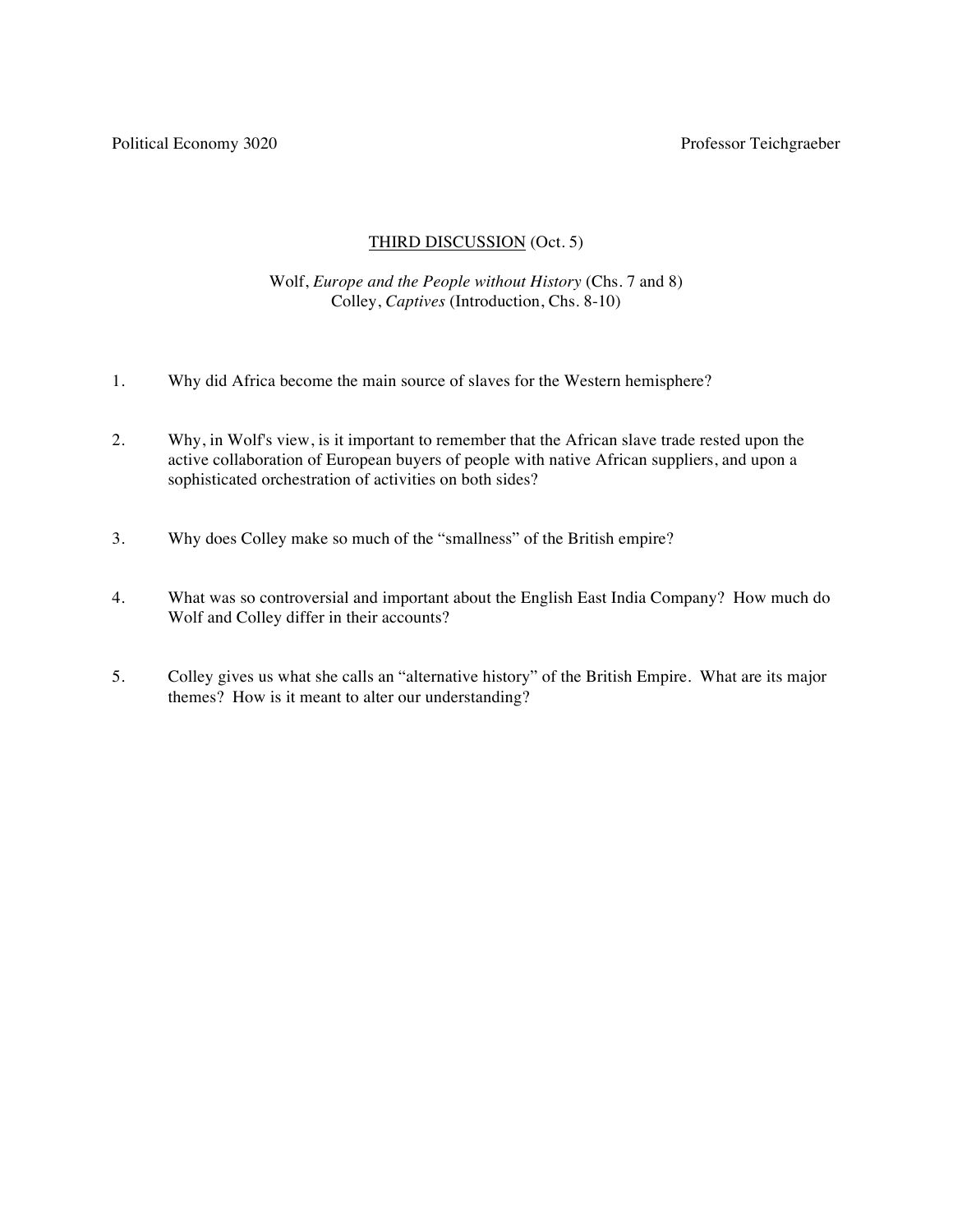Political Economy 3020 Professor Teichgraeber

## FOURTH DISCUSSION (Oct. 14)

## Doyle, *Origins of the French Revolution* (Introduction and Part Two)

- 1. What were the main causes of the 'financial crisis' of 1786? Why is this crisis so important in understanding the origins of the French Revolution?
- 2. Why were the Estates-General convened?
- 3. Why didn't the convention of the Estates-General ultimately lead -- as it was briefly expected to to a triumph for the aristocracy?
- 4. Why did the wealthy members of the Third Estate see themselves as speaking for all of France? How would you describe their relationships with the peasantry and ordinary city-dwellers? and with the nobility?
- 5. Is Doyle arguing that the French Revolution was simply an accident nobody wanted to take place – i.e., that it was a cataclysmic event that somehow could have been avoided or was unnecessary?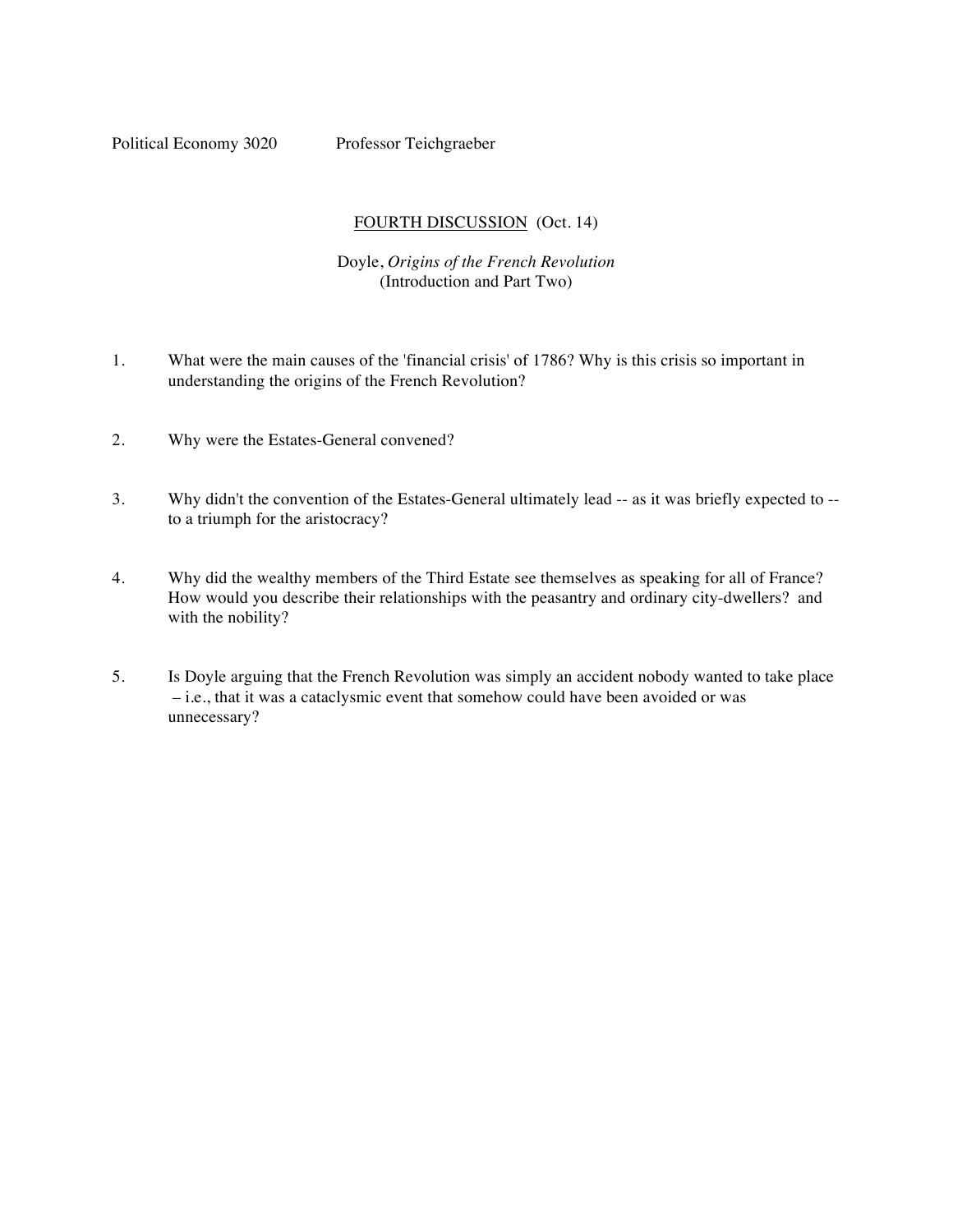# FIFTH DISCUSSION (Oct. 26)

# Wolf, *Europe and the People without History* (Chs. 9-12) Colley, *Captives* (Epilogue)

- 1. What does Wolf mean by "capitalism"? Why does he put so much weight on the distinction between 'mercantile' and 'industrial' capitalism?
- 2. One of Wolf's recurrent themes in these chapters is the "rhythm of acceleration and advances, and deceleration and retreats" (295) that he says characterizes "the capitalist mode" of production. What does he mean by this? Give some examples of what he has in mind.
- 3. In Chapter 11, Wolf observes that during the last decades of the nineteenth century capitalism entered into a new and more "militant" phase in its development. What prompted this change, and how did it play itself out?
- 4. At the end of Chapter 12, Wolf writes, "Within an ever more integrated world, we witness the growth of ever more diverse proletarian diasporas" (my emphasis). What does he mean by the last phrase of this sentence?
- 5. Colley's "Epilogue" asks us to think again about a piece of history she says is too often viewed in the same old way. How far apart from Wolf is she when it comes to explaining the rise of the British Empire?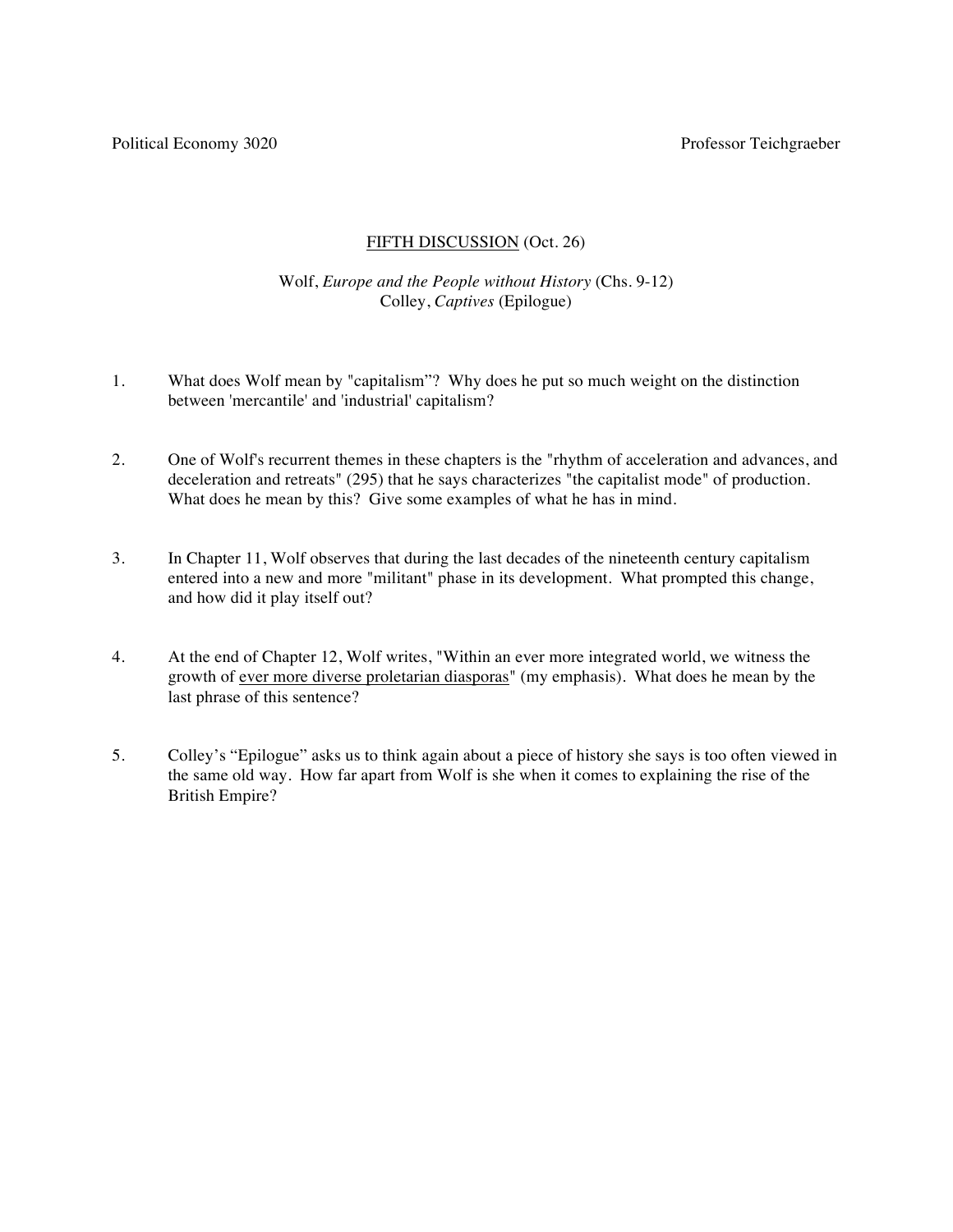Political Economy 3020 **Professor Teichgraeber** Professor Teichgraeber

### SIXTH DISCUSSION (Nov. 2)

### *Karl Marx: A Reader* (Pp. 20-29; 35-47; 79-99; 136-66; 171-86; 223-35; 257-66)

- 1. What in Marx's view is the most important feature of human history? How would you describe his general conception of the driving forces of human history? How does it differ from Adam Smith's?
- 2. What exactly is wrong with the way in which a capitalist economic system makes use of human labor? What does Marx mean by 'alienation'? Why does he make so much of the 'fetishism' of commodities?
- 3. Why did Marx think capitalism was doomed to fail?
- 4. "The history of all hitherto existing society," Marx wrote, "is the history of class struggles." Why then did he expect the future of Western societies to represent such a decisive improvement upon the conflict-ridden past?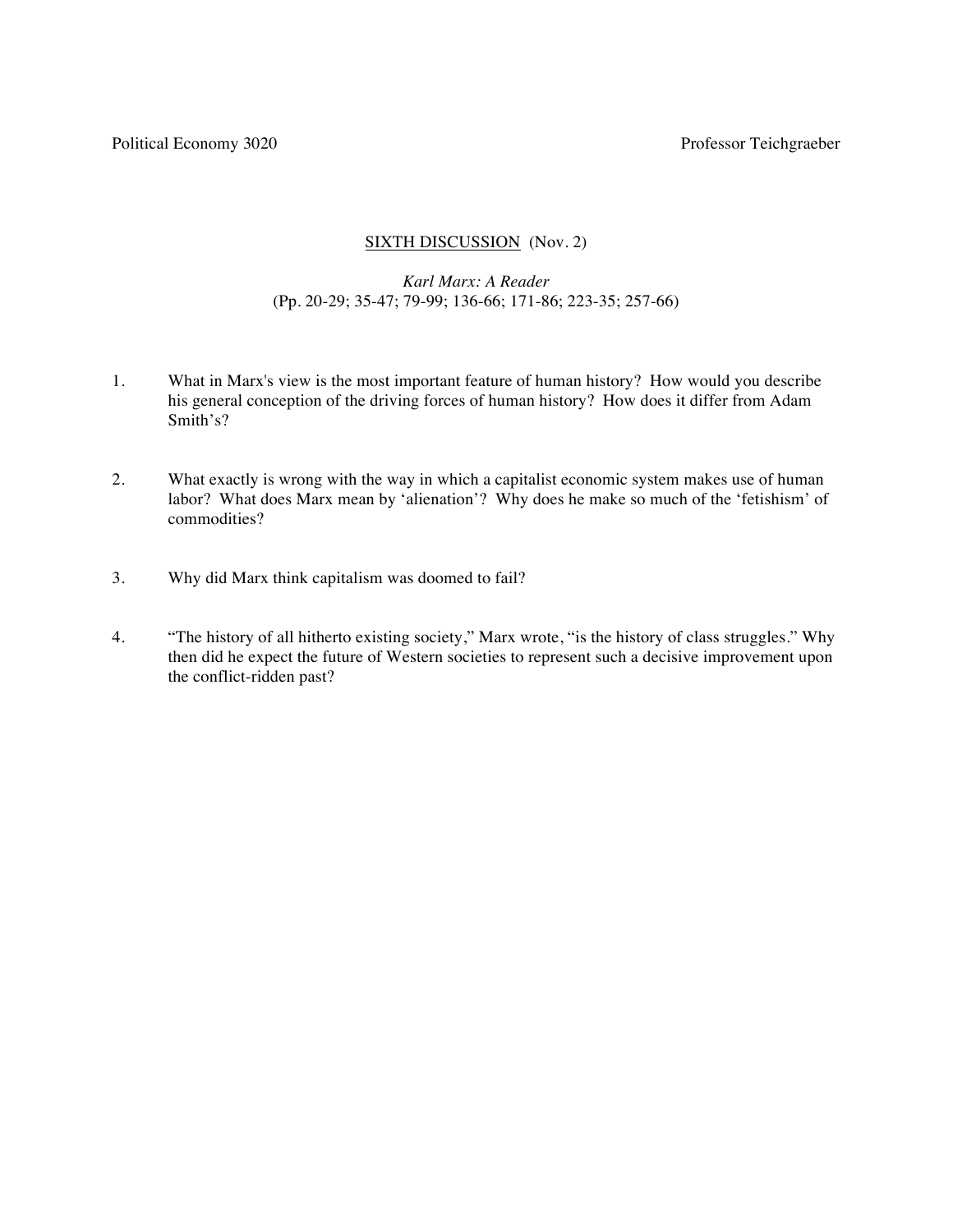Political Economy 3020 **Professor Teichgraeber** Professor Teichgraeber

#### SEVENTH DISCUSSION (Nov. 11)

W. H. McNeill, *The Pursuit of Power* (Chs. 6-9)

- 1. In Britain, one immediate -- although unintended -- by-product of the Industrial Revolution was to provide a solution for a looming social crisis. What was the crisis and how did industrialization provide a remedy for it?
- 2. Why was the industrialization of warfare so slow in coming during the first decades of the nineteenth century? When it did come -- in the wake of the Crimean War -- what forms did it take?
- 3. What does McNeill mean when he says the Prussian way of war was "a new paradigm"?
- 4. What factors led to the intensification of military-industrial interaction during the three decades before the First World War? Why were its results so disastrous for European nations?
- 5. According to McNeill, how did the First World War serve to inaugurate (p. 308) "a new epoch in world affairs"?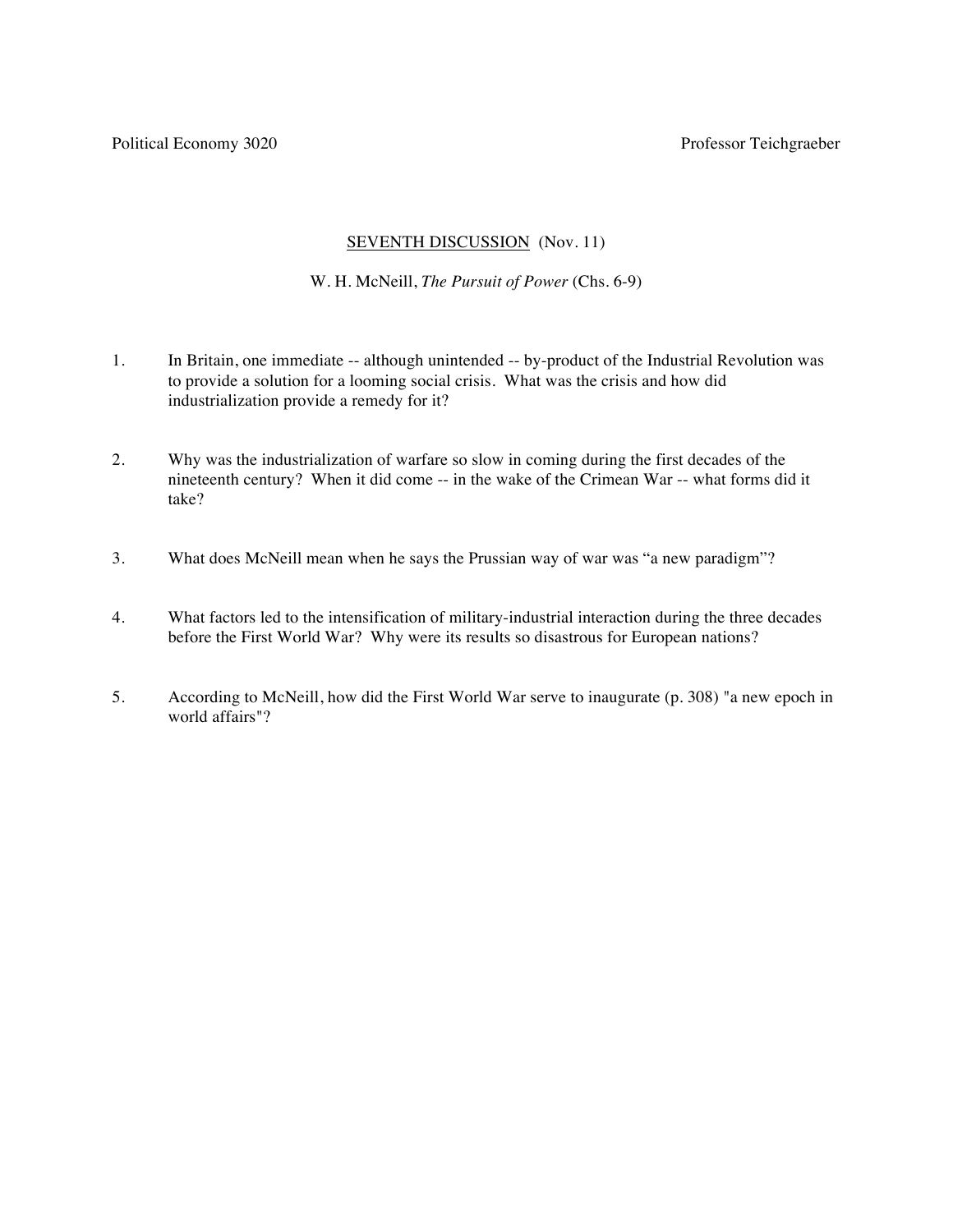# FIRST PAPER ASSIGNMENT

DUE: Thursday, Oct. 7, 2010

LENGTH: 5-6 pages, 1250 words minimum, 1500 maximum Follow *MLA Writing Style Guide* for bibliography, footnotes, grammar, etc.

WRITE ON ONE OF THE FOLLOWING THREE TOPICS.

ALL PAPERS MUST BE TYPED AND DOUBLE-SPACED; PLEASE PROOFREAD. LATE PAPERS WILL NOT BE ACCEPTED.

- 1. In Book IV, Chapter 7, of the *Wealth of Nations*, Adam Smith provides a wide-ranging assessment of the motives and achievements of European colonization and of the value to the mother countries of their colonial possessions. Partly a polemic against current thinking about the colonies, partly a careful piece of economic analysis, the entire discussion vividly illustrates the qualities of Smith's mind. Why was Smith so harshly critical of Europe's colonial project? How did he go about demonstrating its flaws? What remedies did he propose?
- 2. Some historians believe that the single most powerful stimulus to the economic development of early-modern European nations was dramatic growth in their ties to the non-European world. Do you agree or disagree? Compare and contrast our readings from Colley, McNeill, and Wolf in developing your answer. Be sure to specify both the forces that promoted European expansion in the early-modern era, and the reasons why Europeans seemed to quickly overcome non-Europeans.
- 3. Book V of the *Wealth of Nations* provides an account of new military, religious, and educational institutions he thought appropriate to the new market-driven societies of late18th-century Europe. What were these new institutions? How did the changes Adam Smith proposed in Book V directly meet the new needs of market societies, especially problems posed by growing specialization and economic inequality?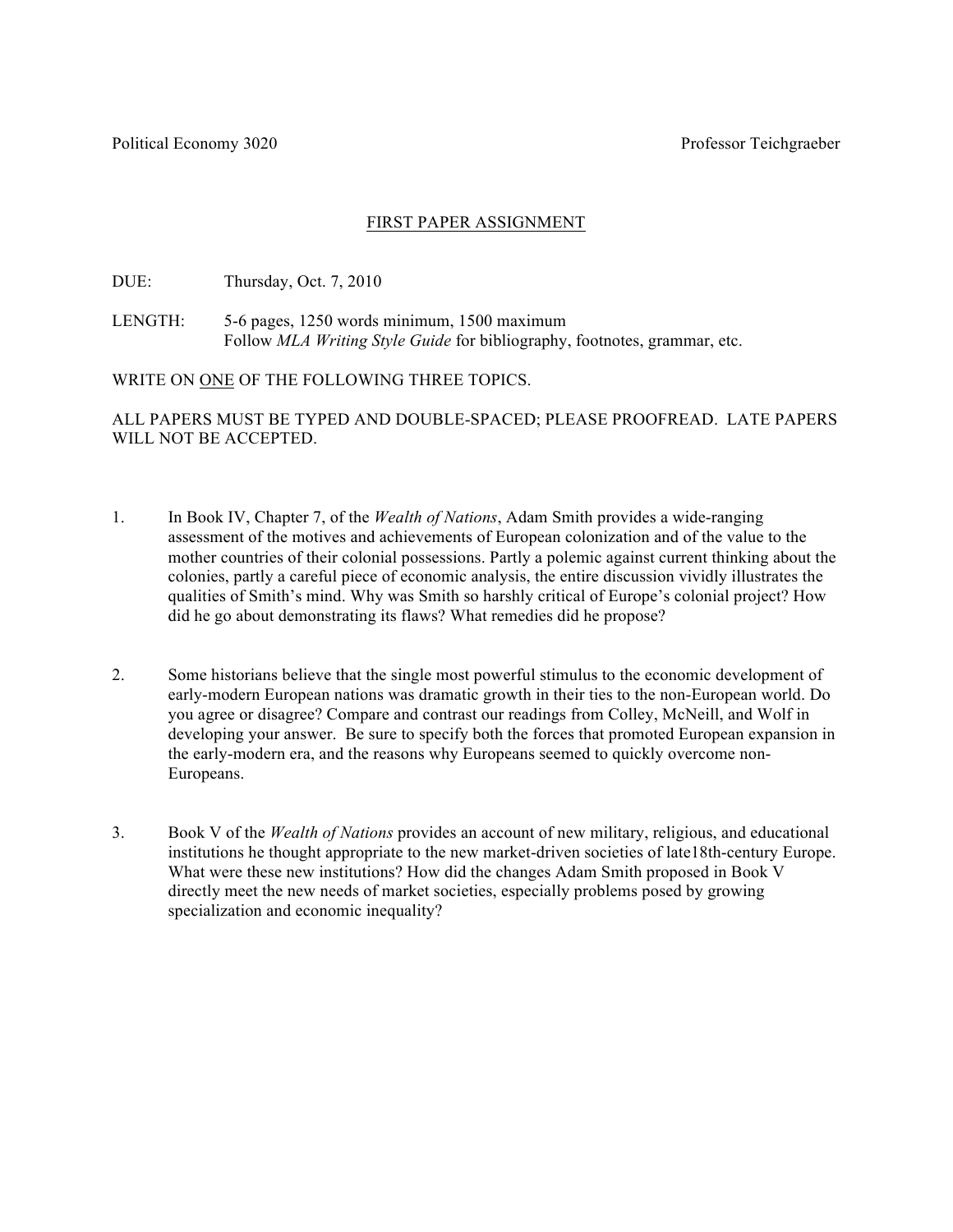# SECOND PAPER ASSIGNMENT

DUE: Thursday, Oct. 28, 2010

LENGTH: 5-6 pages, 1250 words minimum, 1500 maximum Follow *MLA Writing Style Guide* for bibliography, footnotes, grammar, etc.

WRITE ON ONE OF THE FOLLOWING TOPICS.

ALL PAPERS MUST BE TYPED AND DOUBLE-SPACED; PLEASE PROOFREAD. LATE PAPERS WILL NOT BE ACCEPTED.

- 1. In the Epilogue of *Captives: Britain, Empire, and the World, 1600-1850,* Linda Colley asks us to "think again" about a piece of European history too often viewed in the same old way. Exactly how does Colley ask us to think again about the rise of the British empire? How does her account differ from that which Wolf provides in *Europe and the People Without History?*
- *2.* French kings from Louis XIV to Louis XVI claimed "absolute" power over their subjects, but the reality of early-modern political life in France was often an intense confusion of power and overlaps of unequal jurisdiction in which French kings were perpetually bargaining with their leading subjects. Why was that the case? How does that "confusion" help us understand the coming of the French Revolution?

Be sure to make careful use of Doyle, McNeill, and the Hunt textbook in developing your answer.